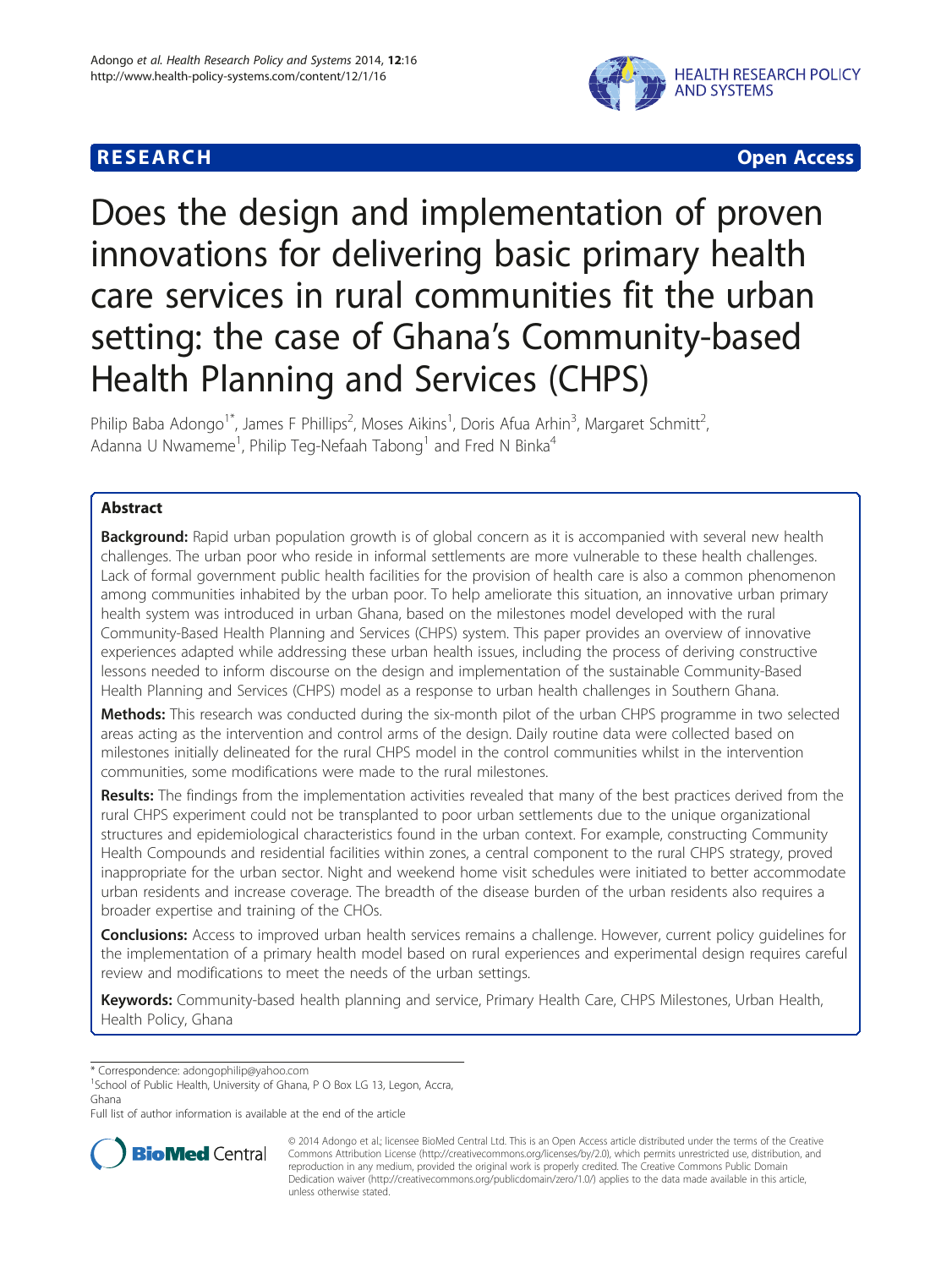## Background

The urban population in Africa is expected to double by 2030 with the fastest growing group being the urban poor [[1,2](#page-8-0)]. Ghana exemplifies the concomitant problem associated with economic adversity and rapid urbanization. This growth lacks economic grounding, apart from the fact that migration is driven by growing rural poverty rather than expanding urban opportunities [[3](#page-8-0),[4](#page-8-0)]. Over the years, rapid population growth in urban areas has not been complemented by equal economic opportunities and available public health services. Rather, it is often associated with deteriorating environmental conditions and a high demand for basic health and social services [\[5](#page-8-0)-[9](#page-9-0)]. Providing health care access to the sprawling urban populations has become a major development issue, particularly in low-income countries lacking the financial and human resources necessary for the provision of health care services. Governments in most low-income countries are grappling with the challenges associated with providing high quality services and equitable access to health care to poor and underserved communities [\[10,11\]](#page-9-0).

Since the late 1970s, the Government of Ghana has staunchly supported a policy aimed at extending the coverage of basic primary health care services to all citizens. The government, through the Ministry of Health, realized that this could be done by engaging the cooperation and authorization of the people at the community level. The policy therefore emphasized on the re-orientation of health workers to undertake community-based health care activities rather than the construction of huge hospital infrastructures [\[12\]](#page-9-0). In 2005, the Government of Ghana, the Ministry of Health, and the Ghana Health Service (GHS) adopted Community-Based Health Planning and Services (CHPS) as a national policy for the provision of primary health care services [\[13,14\]](#page-9-0). CHPS is a community-initiated health intervention, first piloted in Navrongo in the Upper East Region of Ghana. The CHPS initiative is a programme designed to translate innovations from the Navrongo experimental design into a national programme for improving accessibility, equity, efficiency, and quality health care services [\[15,16\]](#page-9-0). In this strategy, a trained nurse called a Community Health Officer (CHO) is reoriented and deployed to live directly in the community they serve, providing health services to a catchment area called a zone. The CHO, with the assistance of trained community members known as health volunteers and a community health committee, render door-to-door health care to the community. This system of health service delivery has the ability to tremendously improve coverage of maternal, child health, and family planning services [[17](#page-9-0)]. Evidence from the Navrongo experiment suggests that this strategy of delivering health services to underserved communities can tremendously influence maternal and child health indicators [[18](#page-9-0)-[20](#page-9-0)].

Although this policy was adopted nationwide, the process of implementing the strategy and the systems for delivering the services were based on rural experiences, as the initial experiment launching this paradigm shift in policy was introduced in the rural environment [[15\]](#page-9-0). As a result, the implementation of CHPS has flourished significantly in the rural environment with little success found in urban areas [[17\]](#page-9-0). The changing demographics of Ghana has manifested in a rapid population growth in urban areas. For example, Ghana's population has increased from about 8 million in the 1960's to 24 million in 2010, with an urban growth rate of 3.9% as against a rural growth rate of 1.0%, indicating that over 51% of the population now reside in an urban area [\[21](#page-9-0)]. With this level of urban growth, which is mainly fuelled by the continuous rural–urban migration, most of the rural health problems are being transferred to the cities. The fact that these populations are relocating to urban areas requires that adequate health care services are provided to meet their new health needs. CHPS could be a key strategy to provide basic primary health care services to populations living in poor underserved urban communities. Some scholars are of the view that best practices can be derived from an analysis of existing practices than trying to devise best practices from first principles [[22\]](#page-9-0). In order to address all of the considerations required for making CHPS function for the urban poor, it is important to examine which aspects from the rural model will succeed and which are deemed inappropriate. In recognition of this, CHPS was introduced to the Ga East municipality of the Greater Accra region, with the primary aim of testing the suitability of the rural strategies in an urban setting. This paper seeks to identify and document the various implementation challenges and lessons derived from introducing the rural experiences into an urban environment, including proposing alternatives to these strategies based on practical experiences aimed at enhancing the appropriateness of such tactics for the urban environment.

## Methods

## Study area

This study forms part of a broader quasi-experiment designed to test proven health innovations in Ghana (Ghana Essential Health Intervention programme, GEHIP) and Tanzania (Tanzania Essential Health Intervention Programme, TEHIP) on maternal and child health [[23](#page-9-0)]. The study was carried out in the Ga East municipality of the Greater Accra region, which has a large concentration of informal settlements serving as a residence for many rural to urban migrants. The municipal capital is at Abokobi and covers a total land size of about 166 km<sup>2</sup>. The municipality is divided into four zones with 16 operational areas consisting of 42 communities. The 2010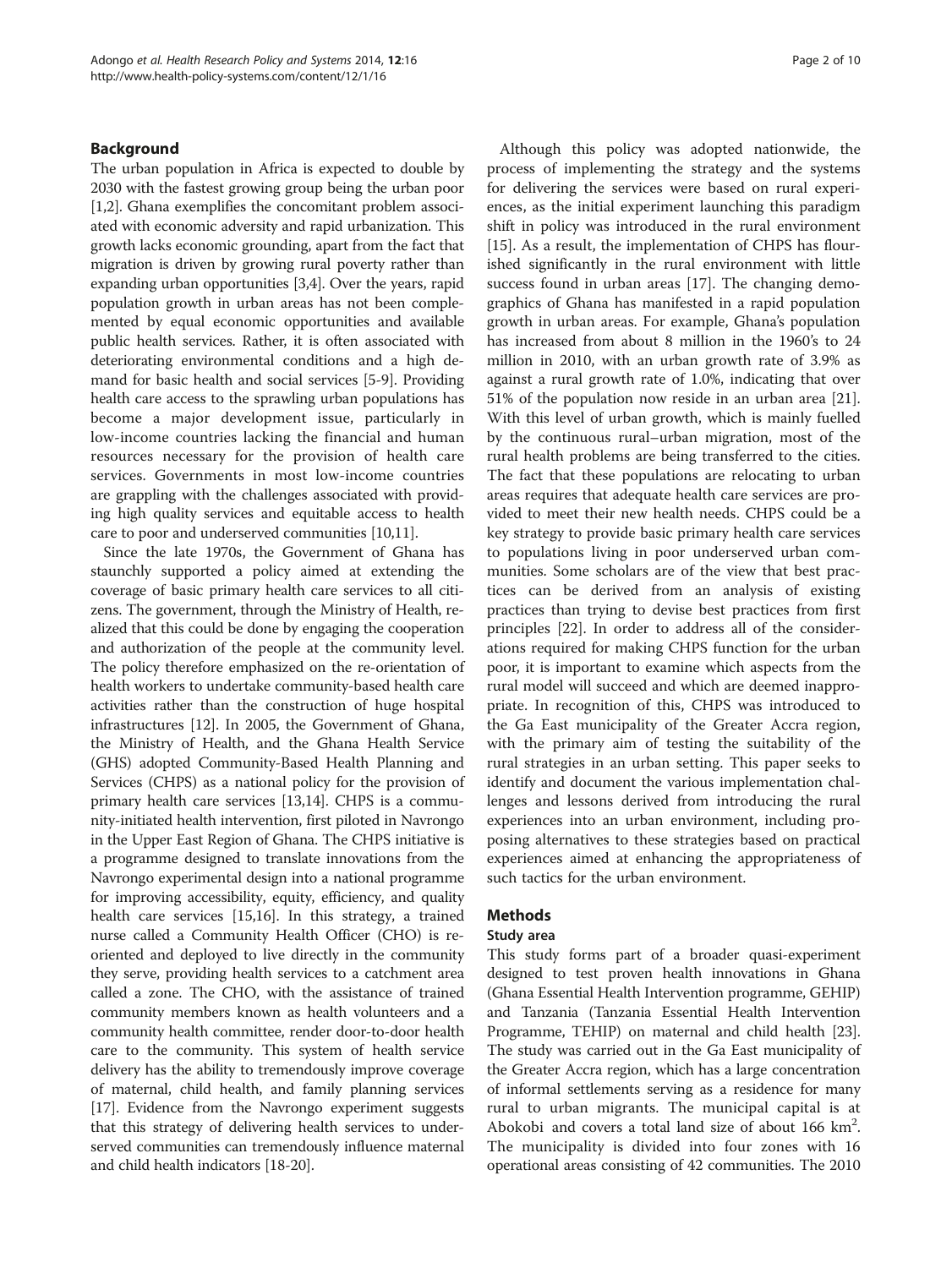Ghana's Population and Housing Census indicated that the total population of the municipality was 259,668, with 127,258 and 132,025 representing the male and female populations, respectively [\[21\]](#page-9-0). The municipality is divided into four sub-municipalities for the organization of primary health care services, namely Madina, Danfa, Taifa, and Dome.

#### Ethics statement

Ethical approval for this study was received from the Ethics and Institutional Review Committee of the GHS and the Navrongo Health Research Centre in the Upper East region of Ghana. The Greater Accra regional branch of the GHS was subsequently informed of the intervention and institution approval received from the GHS. A baseline study was first carried out to provide data that could be used to monitor the progress of the intervention. Written informed consent was sought from all respondents which were mainly women in their reproductive ages (15 to 49 years old). Participants were further informed of their right to withdraw from the study at any time without any punitive measure taken against them. Personal identifiers were not taken and, if accidentally taken, they were removed from the data before analysis.

## The urban pilot study

Following the baseline survey, the pilot phase of the urban CHPS was then launched in the intervention subdistrict (Dome). The urban CHPS initiative is designed to test whether the approaches of 'bringing services to the people', and strengthening communities to 'bring health to themselves', can overcome barriers to reproductive health and improve child survival in urban and peri-urban slum areas, thereby promoting health equity within urban neighbourhoods. It aims to improve access to quality health care, expand the referrals of cases/case referrals, and to increase the health knowledge of the community. After a series of consultations and meetings with key stakeholders, including members of the community, political authority and the health sector, a formative qualitative appraisal was conducted to determine the form and nature in which urban CHPS could be implemented. The qualitative formative research provided information on the social composition of the urban population, health-seeking behaviours for infant, child, and maternal health, health decision making at the local level, social factors influencing healthcare provision, the community conceptualization of Urban CHPS, and potential models for the programme's design.

Upon the completion of the qualitative appraisal, two models of urban CHPS, one using the rural milestones and a modified version were developed and tested in the Dome sub-district of the Ga East District. Two zones,

Ayigbe and Grushie, were created in separate communities for the pre-testing. The rural milestones were tested at Ayigbe town whilst modifications to the rural milestones were tested at Grushi town. The pilot study was conducted from September to December 2011 focusing purely on maternal and child health-related interventions. Several lessons were learnt from the two models, which led to some modifications and subsequent scale up.

#### Data collection and analysis

The routine data collected were reviewed monthly and analysed to inform the adoption of the new strategies. The coverage and other daily reports from the CHOs was compared. Simulations were employed to test which strategies would be appropriate for the urban settings. A number of strategies were adopted and tested until a particular strategy emerged as an appropriate one in the intervention communities. Additionally, another qualitative appraisal was carried out to elicit information from stakeholders on the most appropriate strategy for the urban setting. The operational differences between the rural CHPS and the urban CHPS were then documented and have been presented in the results in the form of narratives.

#### Results

#### Comparison between rural and urban CHPS milestones

There are six milestones involved with the implementation of CHPS. The first milestone is the process of community-based planning. This involves the mapping and zoning of the community and the creation of community health compounds (CHC). Community entry is then carried out to enable for participatory implementation of the intervention. To be able to accommodate the CHOs within their zones, the community usually constructs a structure that serves as a CHC (clinic) and as a residence for the CHO. However, where an existing structure is available, it is often refurbished for this purpose. As a measure to facilitate the activities of the health care workers, essential equipment is procured as part of the milestones in CHPS implementation. This milestone is followed by the orientation of the nurses, training them with the knowledge and skills that are relevant for effective community engagement and service delivery. Since CHPS is a community-based initiative, it is important to develop and maintain an effective link between the CHOs and the community. Therefore, health volunteers are often selected by the community, trained, and deployed to assist the work of the CHOs.

## Community-based planning

The first milestone in the CHPS strategy is carrying out a situational analysis of the area. Chiefs, who are the custodians of the land and have responsibility over the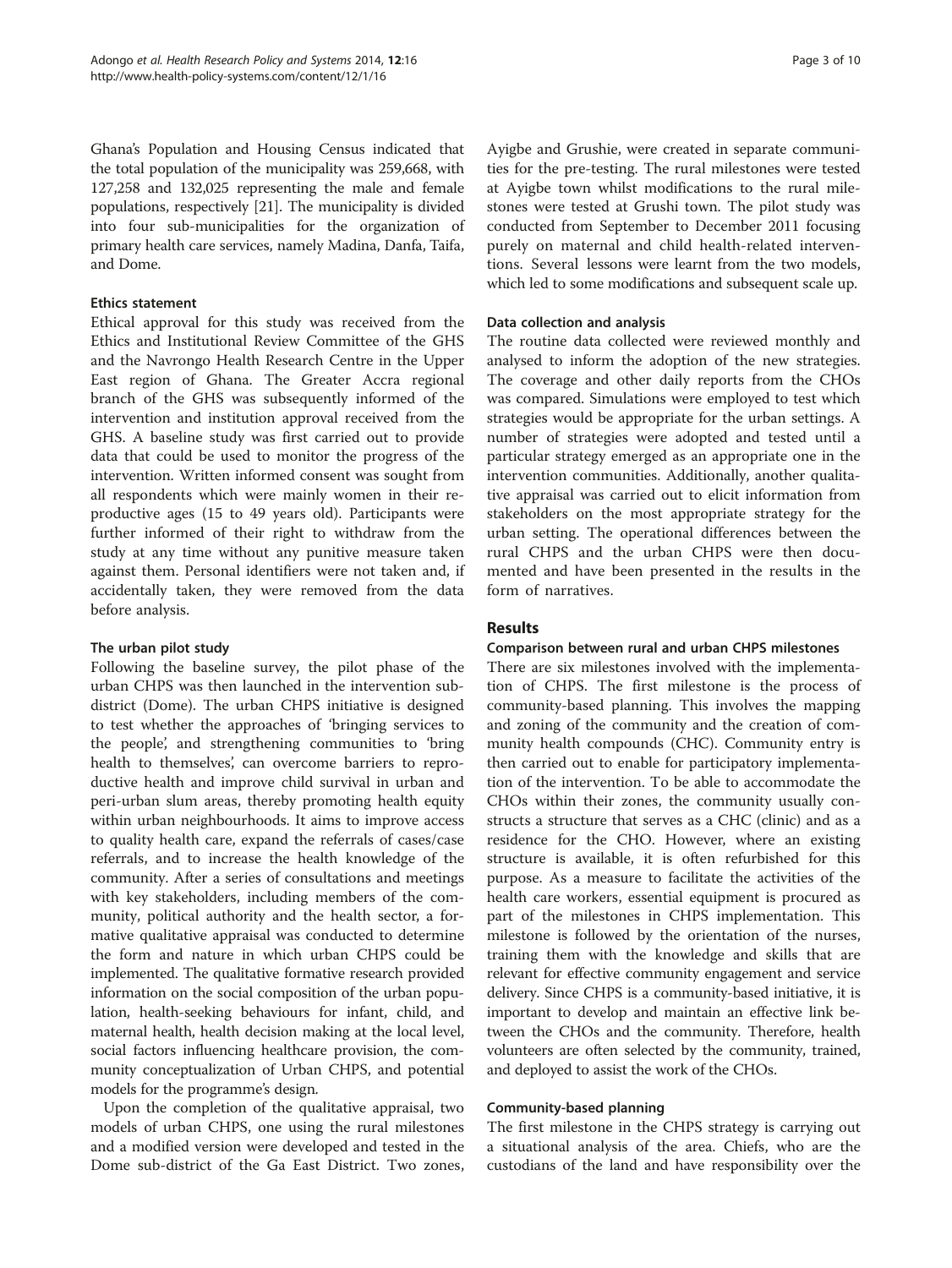residents in rural areas, play a very significant role in assessing the existing situation that will serve as a baseline for further consultations and subsequent implementation of the programme. Starting the CHPS process involves delineating zone boundaries and assessing work force requirements and capacities. Defining the geographical community to constitute a zone in rural areas often reflects the typical rural settlement patterns, which conforms to extended family systems. Typically, such settlements are often under the authority of a common head. This milestone is different in urban areas because of the settlement pattern and the lack of centralized traditional authority to which all community members' respect. Contrary to the homogenous nature of the rural dwellers, the urban sector is an amalgamation of people from different ethnic backgrounds. Demarcating the zones in the urban environment requires creating blocks and identifying neighbourhoods that may conform to ethnic groups. It also involves defining geographical responsibility within multi-ethnic groups.

## Community entry

In Ghana, community entry and sensitization are strategies which are adopted to stimulate dialogue and encourage communal support and cooperation for health programmes. Community entry involves developing leadership and initial participation in the programme through discussions with community leaders and residents. In a rural setting, this milestone is achieved through building an understanding with chiefs, elders, and opinion leaders in the community. The chiefs and elders will then organise durbars, which are traditional gatherings that typically include drumming and dancing with the elders and chiefs, and can be used as a platform to communicate the impending intervention as well as to solicit the support of community members. Committees can also be formed during such community gatherings to facilitate the implementation of the intervention. Again, this strategy was found less appropriate in the urban environment. To be able to achieve this objective in the urban areas, focus should be directed at identifying social network groups, which may also correspond to ethnic settlements and other mutual community organisations. In the absence of traditional leaders, formal authorities and politicians, such as assemblymen, District and Municipal Chief Executives, and the Members of Parliament, should be engaged to serve the role that traditional leaders play in the rural context. Durbars can also be organised through the facilitation of such network groups and formal political authorities to sensitize the community members on the intervention.

#### Facility development

This milestone on CHPS implementation involves building a CHC that will serve as the clinic for the provision of health care services. Community health services require a simple facility that provides a room for the CHOs to reside in and a separate space to serve as the clinic. Developing such facilities contributes to the sense of ownership of the project by the community. It also creates a platform for involving community leaders in planning and resource mobilization. However, in the urban areas the non-availability of land that could be donated for the construction of the CHC creates the need for a modification of the rural strategy. Rooms therefore had to be rented for CHOs and temporary mobile structures constructed to serve as clinics. In some instances, CHOs live outside their zones and commute daily to their assigned areas in order to deliver health services.

## Procurement of essential equipment

Provision of essential equipment is an important milestone for CHPS implementation. The equipment facilitates the work of the CHOs as well as the community health volunteers. For rural CHPS, CHOs/community health volunteers are provided with motorbikes and bicycles to facilitate their movement around their catchment areas. In addition, the CHOs are provided with the equipment required to render maternal and child health care interventions. However, motorbike and bicycles are unsuitable in urban areas, with low-cost three or fourwheel vehicles deemed more appropriate. In addition to the maternal and child health related equipment procured for rural implementation activities, the urban health strategy had to procure additional adult health-related equipment. For example, equipment for monitoring blood sugar levels and blood pressure has been introduced due to the emergence of non-communicable diseases among the urban poor. Considerations for the provision of adolescent friendly health care service are also being prioritized, considering that adolescents dominate urban population demographics.

## Nurse orientation to community work and posting to community health compounds (CHCs)

The most critical stage of the CHPS process is the launching of the CHO into the community. This step is accompanied by an introductory durbar celebrating the onset of the door-to-door health care services to be provided to the community. The CHO services include the provision of clinical care at the CHC, conducting household visits to provide family planning services, health education, and ambulatory care, and implementing outreach clinics for childhood immunization. In addition to these activities carried out by CHOs in the rural CHPS, urban CHOs also require an urban-focused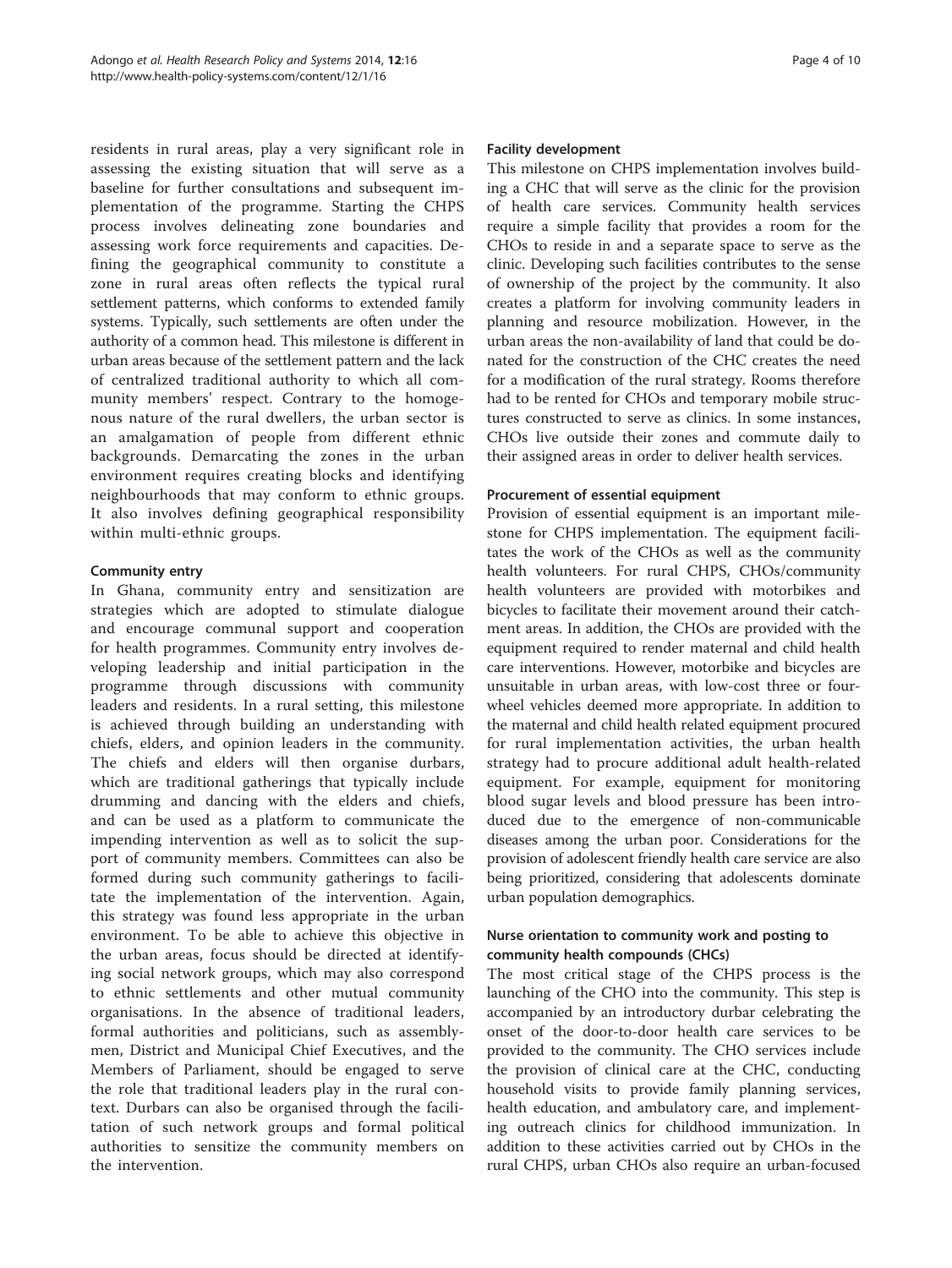orientation on health education, which integrates adolescent- and adult-oriented health services. The lack of traditional social structures, formal organizations and the relatively disorganized settlement patterns among the urban poor communities also make them vulnerable to disasters. Therefore, orientations on disaster management are needed for CHOs in urban areas.

## Volunteer identification, recruitment, training, and deployment

Central to the rural CHPS model is the role of community health volunteers and committees who are often selected by community members and trained to assist the CHOs in providing health care to people within their zones. Community members' usually select community volunteers to be trained by the GHS for a six-week period prior to deployment back into their communities. Volunteers serve as health activists within their community, creating awareness on health issues and its social determinants and mobilizing the community towards local health planning and increased utilization of existing health services. The training of volunteers is usually a combination of classroom teaching and field attachments, covering topics such as basic first aid, family planning, and health promotion strategies.

Although the training of volunteers in the rural and urban areas is similar, their activities differ significantly. Whereas rural volunteers engage in basic medicinal distribution and health promotion including distribution of bed nets, condoms, and oral rehydration solution, urban volunteers do not engage in such activities and remain less focused on disease-specific interventions. Rural volunteers are also always indigenous to their community

and therefore are found to be more willing to offer their services for no compensation, whereas their urban counterparts were unwilling to offer their time for free. The presence of periodic or seasonal disease-specific health interventions in rural areas also creates the opportunity for volunteers in the rural areas to get periodic stipends, which serves as motivation. Within the urban context, it was also found that the use of community health committees was more effective than the use of volunteers. Table 1 provides a summary of the varying rural and urban considerations when adopting the CHPS milestone model for implementation.

## Implementation and lessons learnt during the pilot study

The lessons learnt over the duration of the six-month pilot introducing the CHPS model to an urban setting proved relevant in guiding discourse focused on adapting strategies to meet contextual needs. These CHPS policy modifications for the urban environment are summarized in Table [2](#page-5-0).

## **Discussion**

#### Urban CHPS: future design and implementation considerations

Since CHPS activities in the rural settings had positive effects on maternal and child health [\[18-20](#page-9-0)], there have been several efforts aimed at expanding the implementation of CHPS in both rural and urban settings across Ghana [[14\]](#page-9-0). This study was therefore conducted to determine both the common characteristics and differences between the rural and urban health interventions, based on the milestones framework of CHPS, including providing practical suggestions on ways to effectively

Table 1 Rural and urban considerations for CHPS milestone development

| Milestones for the development<br>of CHPS             | <b>Rural considerations</b>                                                                                                                                                                                            | Urban considerations                                                                                                                |
|-------------------------------------------------------|------------------------------------------------------------------------------------------------------------------------------------------------------------------------------------------------------------------------|-------------------------------------------------------------------------------------------------------------------------------------|
| Community-based planning                              | Situation analysis, initial outreach to chiefs, 'zoning'<br>of catchment areas                                                                                                                                         | Block and neighbourhood identification, clarification<br>of geographic responsibility                                               |
| Community entry                                       | Building understanding with chiefs, elders, and<br>opinion leaders                                                                                                                                                     | Focus on identifying social networks (corresponding<br>to ethnicity of settlers)                                                    |
|                                                       | Developing community health                                                                                                                                                                                            | Outreach to formal authorities and politicians                                                                                      |
|                                                       | Organizing CHC action                                                                                                                                                                                                  |                                                                                                                                     |
|                                                       | Developing durbars for health communication                                                                                                                                                                            |                                                                                                                                     |
| Essential equipment                                   | Motorbikes and bicycles in addition to clinical equipment<br>for Integrated Management for Childhood Immunization<br>(IMCI), Expanded Programme for Immunization (EPI),<br>Family Planning/Reproductive Health (FP/RH) | Low cost 3 or 4 wheel vehicles, in addition to clinical<br>equipment for IMCI, EPI, FP/RH. Adolescent and adult<br>health important |
| Facility development                                  | Community volunteer construction of CHC or renovation<br>of existing facility                                                                                                                                          | Arranging donation of secure space or renovation<br>of donated space; no CHC                                                        |
| Nurse community engagement<br>training and posting    | Training in community entry, liaison, and sustaining<br>community participation                                                                                                                                        | Training in health education in the urban context                                                                                   |
| Volunteer identification, training,<br>and deployment | Community organizational focused; basic medicinal<br>distribution; health promotion including bed nets,<br>condoms, oral rehydration solution                                                                          | Service focused volunteers with no curative services<br>(more limited role)                                                         |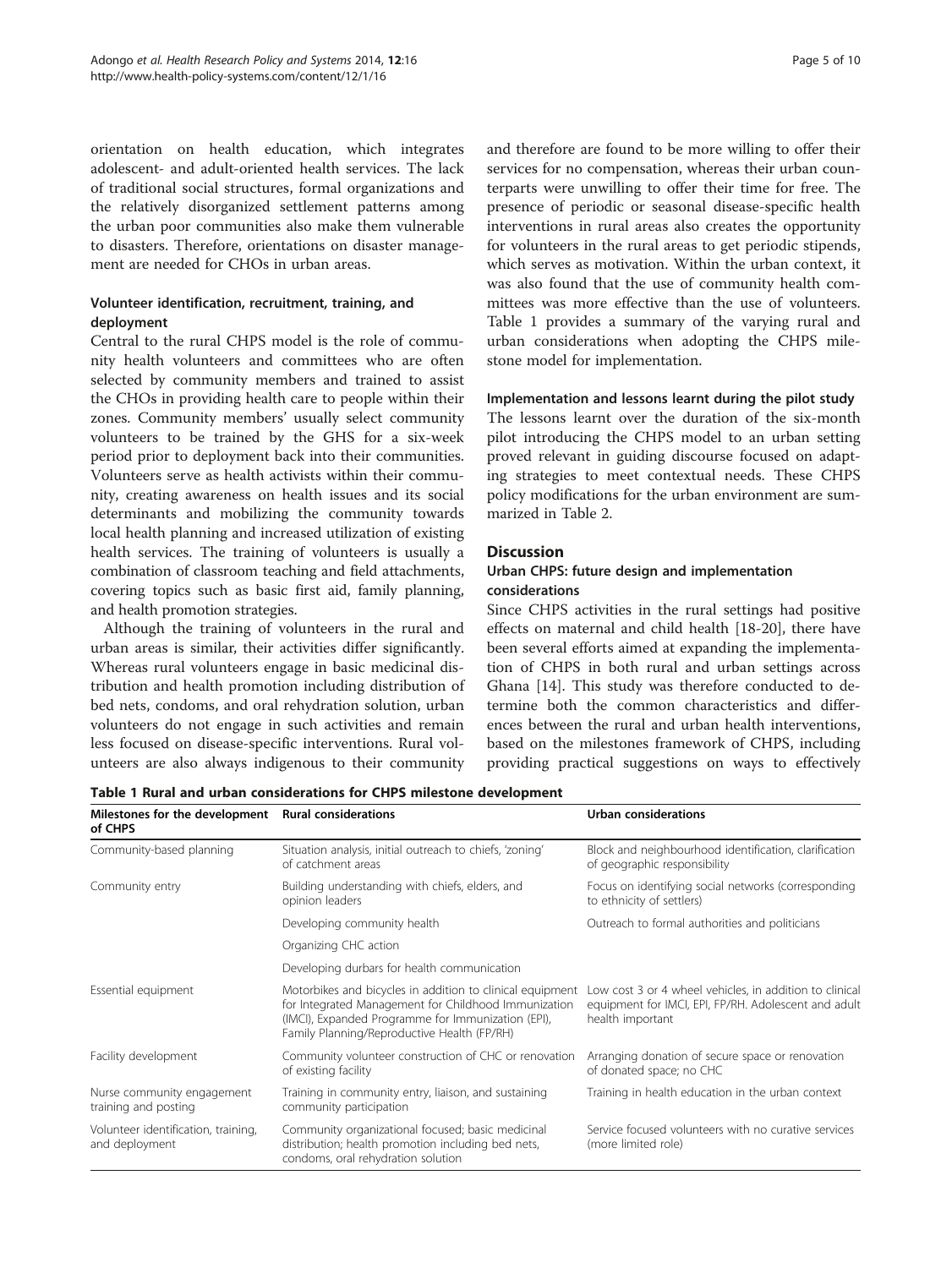| WHO pillar/specific<br>activity                                         | <b>Rural CHPS strategy</b>                                                                                                                                                                                   | <b>Urban CHPS findings</b>                                                                                                                                                                                                                                                                                                                                                                                                                                                      |  |  |
|-------------------------------------------------------------------------|--------------------------------------------------------------------------------------------------------------------------------------------------------------------------------------------------------------|---------------------------------------------------------------------------------------------------------------------------------------------------------------------------------------------------------------------------------------------------------------------------------------------------------------------------------------------------------------------------------------------------------------------------------------------------------------------------------|--|--|
|                                                                         | The provision of essential health services and technologies                                                                                                                                                  |                                                                                                                                                                                                                                                                                                                                                                                                                                                                                 |  |  |
| The burden of disease                                                   | The rural burden of disease is dominated by three<br>causes of childhood morbidity and mortality: malaria,<br>acute respiratory infections, and diarrheal diseases.                                          | The disease burden is much more diverse in urban<br>locations. Although the disease transition is underway, a<br>large part of the population remains impoverished and<br>susceptible to infectious diseases. Considerably, urban<br>health planning must cater for infectious-, chronic-, trauma-,<br>and injury-related morbidity. Furthermore, the high<br>concentration of adolescents in urban areas means that<br>sexually transmitted infections are of serious concern. |  |  |
| The role of health<br>campaigns                                         | In rural settings, the CHPS program frequently utilizes<br>disease-specific health campaigns, such as mass<br>immunization days or entire cadre focused on<br>particular modalities or syndromes of illness. | Need to consider the diverse burden of disease in the<br>urban context, as well as the lack of seasonality – the<br>vertical campaign-based system is not relevant.                                                                                                                                                                                                                                                                                                             |  |  |
| The provision of<br>'doorstep' care                                     | Doorstep services are needed for family planning<br>service effectiveness, but less needed for the provision<br>of ambulatory child health service.                                                          | The 'doorstep model', which is central to rural CHPS<br>operations, proved inappropriate within the urban context.<br>Much of the population are in full-time employment during<br>the day and were not present for these home visits. To<br>accommodate for this, the CHPS nurses began providing<br>evening and weekend home visiting schedules.                                                                                                                              |  |  |
|                                                                         |                                                                                                                                                                                                              | Use of specialised outreach services, visiting available for<br>mutual groups on designated days.                                                                                                                                                                                                                                                                                                                                                                               |  |  |
| The provision of family<br>planning and reproductive<br>health services | Unmet need for spacing comprises nearly all of the<br>demand for services.                                                                                                                                   | The urban population had more interest in using family<br>planning for limiting rather than childbearing as typically<br>observed in rural populations.                                                                                                                                                                                                                                                                                                                         |  |  |
| Extending service access                                                | Private facilities and services are less important than<br>the Ghana Health Service public sector program.                                                                                                   | The urban populations were more likely to utilize private<br>sources, such as pharmacy shops and other drug vendors<br>when seeking for health resources. The public sector plays a<br>much less prominent role than in rural communities.                                                                                                                                                                                                                                      |  |  |
| Manpower, training, and deployment                                      |                                                                                                                                                                                                              |                                                                                                                                                                                                                                                                                                                                                                                                                                                                                 |  |  |
| Training of nurses                                                      | Training should be focused on the Integrated<br>Management of Childhood Illness and family planning.<br>Midwifery training is important as result of greater<br>likelihood of home-based delivery.           | Urban nurses should focus more on adolescent and adult<br>health needs, in addition to chronic diseases and sanitation.<br>There should also be a greater emphasis on in-service<br>trainings, due to the breadth of competencies required in<br>working with this disease-diverse population. Midwifery is<br>also of less importance for urban nurses due to the greater<br>likelihood for facility-based deliveries.                                                         |  |  |
| Volunteer involvement                                                   | Appropriate engagement of traditional leaders<br>can facilitate sustainable volunteerism.                                                                                                                    | Engagement and support of volunteers remains at the core<br>of the CHPS model. Urban volunteers, however, indicated<br>that compensation was necessary for their participation,<br>due to the greater opportunity costs for their involvement,<br>thus challenging the traditional CHPS volunteer paradigm.                                                                                                                                                                     |  |  |
|                                                                         | Involving men in family planning is crucial to success;<br>volunteers can play an essential role in developing male<br>mobilization and participation in family planning.                                    | Individual men are more accepting of family planning in<br>urban areas, obviating the need for group outreach;<br>volunteer outreach to male social networks does not work<br>in the urban context.                                                                                                                                                                                                                                                                             |  |  |
| Information for decision-making                                         |                                                                                                                                                                                                              |                                                                                                                                                                                                                                                                                                                                                                                                                                                                                 |  |  |
| Mobile-Health (m-health)<br>for health service<br>support               | Cell phone connectivity is a problem in rural areas; cell<br>phone information services to rural women often fails to<br>connect with intended recipients.                                                   | Cell phones are ubiquitous and functional; gender<br>problems that hamper access in rural areas are less relevant<br>to the urban context.                                                                                                                                                                                                                                                                                                                                      |  |  |
| <b>Essential supplies and logistics</b>                                 |                                                                                                                                                                                                              |                                                                                                                                                                                                                                                                                                                                                                                                                                                                                 |  |  |
| Resolve access problems<br>by solving logistical<br>challenges          | Motorbikes and bicycles are required for supporting<br>'doorstep' services.                                                                                                                                  | The established CHPS model requires nurses to remain<br>resident at the CHPS health post. This precedent, however,<br>proved difficult due to the more expensive nature of urban<br>real estate. The provision of accommodation for nurses was<br>costly, and financial constraints required for the rental<br>rather than purchase of health post property.                                                                                                                    |  |  |

## <span id="page-5-0"></span>Table 2 Key lessons learned from 'Phase 1': the urban pilot and research activities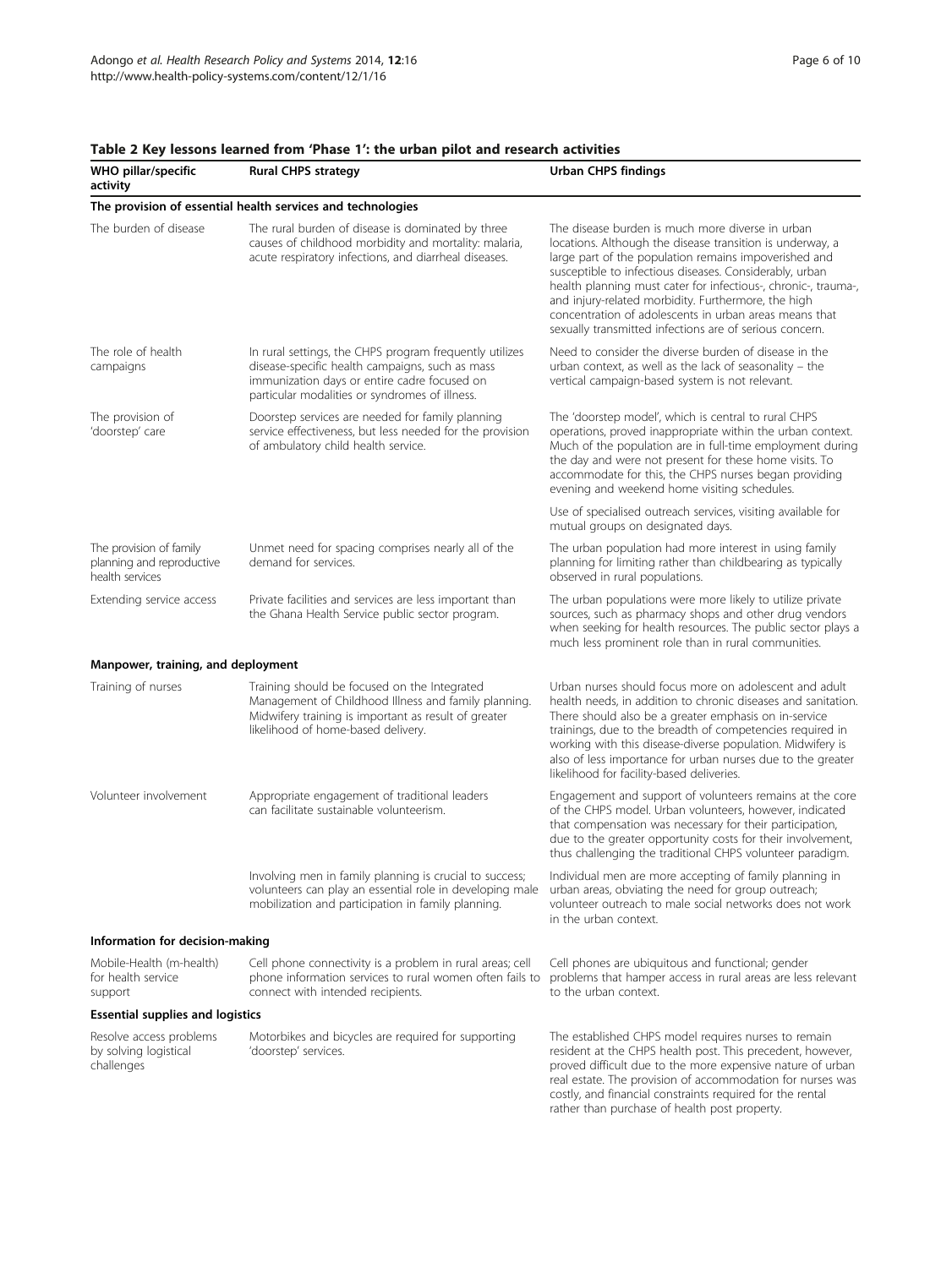| Table 2 Key lessons learned from 'Phase 1': the urban pilot and research activities (Continued) |  |
|-------------------------------------------------------------------------------------------------|--|
|-------------------------------------------------------------------------------------------------|--|

| <b>Essential resources and planning</b>    |                                                                                                                                                                            |                                                                                                                                                                                                                                                                                                                                                                                                                                                                                                                                                                                                                                                                                   |  |  |
|--------------------------------------------|----------------------------------------------------------------------------------------------------------------------------------------------------------------------------|-----------------------------------------------------------------------------------------------------------------------------------------------------------------------------------------------------------------------------------------------------------------------------------------------------------------------------------------------------------------------------------------------------------------------------------------------------------------------------------------------------------------------------------------------------------------------------------------------------------------------------------------------------------------------------------|--|--|
| Health insurance                           | Trust arrangements permit workers to provide services<br>with the understanding that extended families will<br>eventually reimburse providers for commodity costs.         | Traditional 'trust as insurance' arrangements do not work in<br>the urban context. There is much higher coverage of the<br>national health insurance programme in urban areas. These<br>populations therefore seek health services directly from<br>public facilities. Home-based ('doorstep') care is not always<br>supported by health insurance, which questions its<br>appropriateness for this population.                                                                                                                                                                                                                                                                   |  |  |
| Organizational capacity                    | Rural setting offer opportunity for stable population.                                                                                                                     | The urban setting offered increased opportunities to<br>mobilize populations, including through youth groups,<br>women's market associations, beauticians, unions, political<br>entities, and church organizations.                                                                                                                                                                                                                                                                                                                                                                                                                                                               |  |  |
| Leadership and governance                  |                                                                                                                                                                            |                                                                                                                                                                                                                                                                                                                                                                                                                                                                                                                                                                                                                                                                                   |  |  |
| The role of Health<br>Committees           | Existing mechanisms for social organization, networks,<br>and lineal structures can be marshalled for organizing<br>the governance of primary health care operations.      | Health committees (HCs), which include community<br>representatives from the designated CHPS zone, are central<br>to CHPS development and operations. In the urban context,<br>HCs lack the influences of traditional social structures,<br>including tribal leadership. In the absence of such<br>arrangements, local politics plays a much greater role in the<br>formation of HCs. In addition, the HCs sought for greater<br>authority and for the provision of a permanent location to<br>operate from. For example, the HCs sought the power to be<br>able to give out sanctions to individuals that violated<br>established sanitation standards within their communities. |  |  |
| Developing community<br>support            | Communities will organize leadership for CHPS<br>and construction of health posts.                                                                                         | Although there was extensive support for the introduction<br>of the CHPS project in pilot communities, actual<br>participation was sporadic and disorganized. This was likely<br>due to the lack of traditional chieftaincy and lineage<br>systems and ethnic diversity, resulting in challenges in<br>mobilizing collective action.                                                                                                                                                                                                                                                                                                                                              |  |  |
| The social context                         | Existing social institutions can be used for organizing<br>services and simplifying outreach. Women will commit<br>time to activities that involve existing social groups. | Opportunity costs are high for urban women and every<br>family member must contribute financially. This results in<br>serious time constraints for urban women. Childcare needs<br>are great, especially in the absence of extended family<br>networks. Furthermore, this lack of familial support results in<br>less social protection, including child protection and social<br>insurance, in addition to increased social discord and crime.                                                                                                                                                                                                                                   |  |  |
| Adapting strategy to<br>the gender context | Rural women are often dependent on males for<br>key decisions and economically.                                                                                            | Urban households are often more dependent on women.<br>Women often hold an economic role within their families.<br>and often times heading their households. Marital<br>dissolution is more common in urban locations.                                                                                                                                                                                                                                                                                                                                                                                                                                                            |  |  |

adapt CHPS to better serve urban population needs. The results of the study indicate that the lack of organisational structure and centralised traditional leadership in urban communities is a major challenge to the introduction of the urban CHPS. Considering that, a key principle of CHPS introduction involves the traditional leadership of a community accepting the CHPS concept and committing themselves towards supporting it. CHPS relies on this participation and mobilization of the traditional community structures for service delivery [\[24,25](#page-9-0)]. Community participation is vital, as it is a strategy that can be used to marshal the resources available in a community towards activities relevant to the sustainability of the programme. For example, in rural areas, the community can provide labour and land for the construction of clinics and residential facilities for CHOs. Community investment in turn generates sustained community interest and involvement in the programme [[26](#page-9-0)-[28\]](#page-9-0). To be able to successfully implement urban CHPS, the support of organized mutual groups and political heads remains pivotal. These groups are capable of filling in the gap that is created in the urban community by the absence of traditional leadership.

Countries reforming their health sector appreciate the importance of involving community members in health service assessments and priority setting through decentralisation policies [\[29,30](#page-9-0)]. This is a very important consideration in both rural and urban CHPS. Although urban communities are densely populated with increased human resources, their relative ethnic diversity undermines the sense of collectiveness, which is an important aspect of community participation. To be able to address this challenge in the implementation of urban CHPS, the programme should reach out to existing social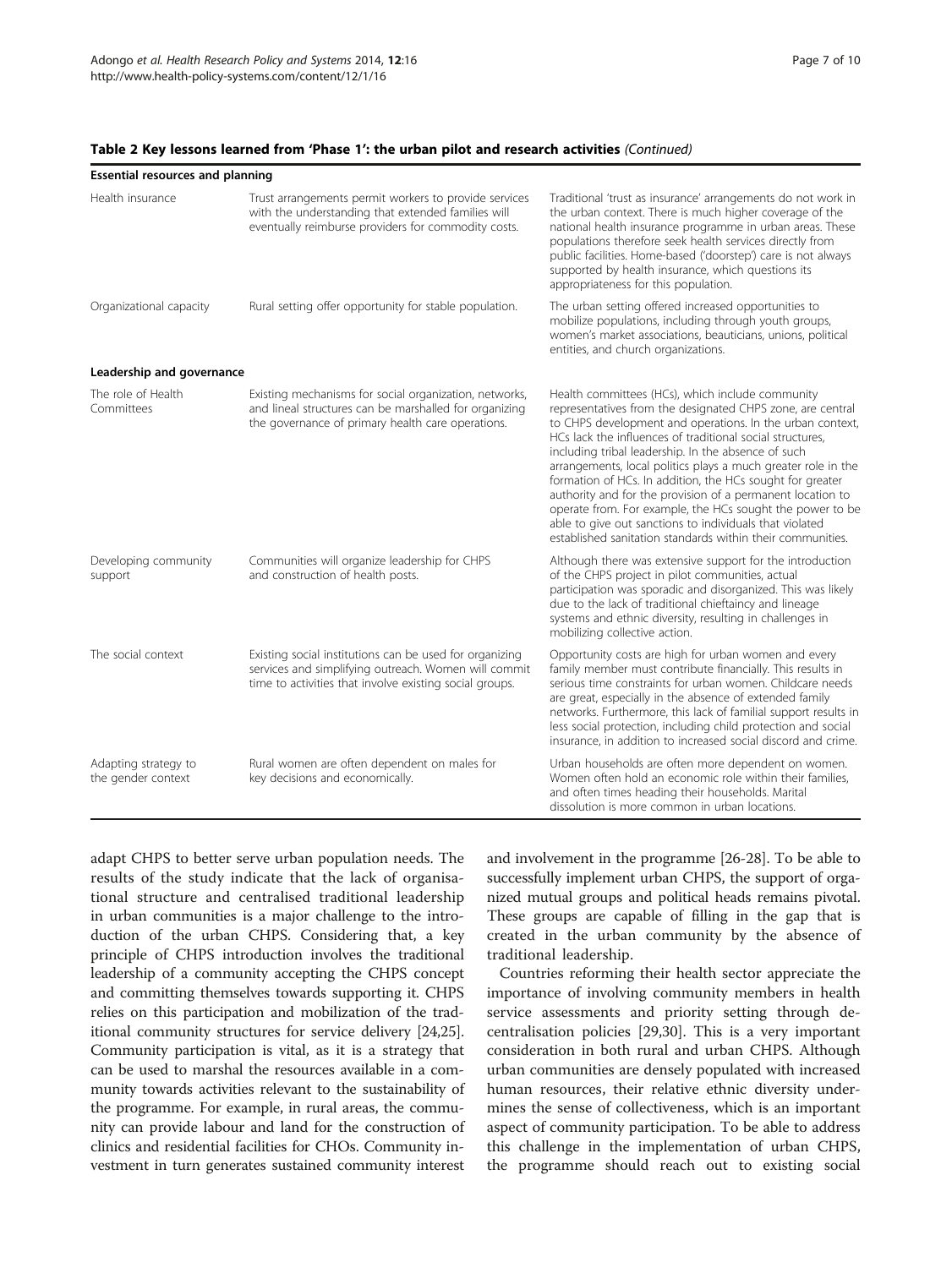networks and established groups within the community. To help sustain the interest of urban populations, leaders from religious organisations as well as educational facilities should be actively engaged in the activities of the intervention. Private health institutions and chemical shops that operate within the catchment areas should also be viewed as primary stakeholders and collaborations should be established between these institutions and the CHPS initiative. Frequent community meetings are also required to provide a platform for discussion on ways to improve upon the community-based health care services.

The availability of public health facilities in rural and urban areas also creates a distinction between these CHPS strategies. In rural areas, public health facilities are often unavailable whereas urban settlements are often surrounded by a plethora of private health facilities. Such venues are generally patronised by the elite, however, as opposed to those living in the surrounding impoverished communities. The concept of health for the urban poor is therefore very different from the rural poor. The urban poor generally view health and the use of health facilities as a privilege for the elite, having been neglected from economic access to such facilities for several years. It is therefore imperative to note that some members of the community will consider any attempt to make health services accessible to them through CHPS as a way of increasing access only for these elite groups. Slum dwellers, who have often been denied access to civic engagement, have no effective means to protect themselves and demand for services to be provided and for accountability to exist for those who provide them [[31,32\]](#page-9-0). Identifying and engaging the leadership of various ethnic groups is important for the cooperation of community members.

The concept of volunteerism is also different within urban communities. Community health volunteers have been used in a number of programmes to encourage community involvement and to compensate for the shortages of health professionals in the health sector [[25](#page-9-0)]. Unlike volunteers who work in rural CHPS who are often willing to offer their services free, volunteers in urban areas demand incentives due to the higher opportunity costs in providing 3 to 4 hours of their time a day for voluntary work. Failing to motivate volunteers could therefore endanger the programme because of the possibility of high attrition. Retention of village health volunteers in health intervention programmes greatly influences their sustainability, a high attrition rate among health volunteers may jeopardize the maintenance of programme activities [[33](#page-9-0)]. The impact of incentives has been found to positively influence the efficiency of public health interventions in Ghana [[34](#page-9-0)]. Nevertheless, remunerating community health volunteers raises questions about sustainability and health financing. Previous studies have reported

that community volunteerism is short-lived since volunteers usually expect compensation for their work, but in most instances the communities they work for are very poor and unable to afford these incentives [[35\]](#page-9-0). Within this context, more emphasis should remain on the creation of community health committees whilst continuing to explore ways to compensate volunteers. Governments in developing countries should consider engaging the services of retired workers who are still physically active as health advocates and community health volunteers. In many communities, these retirees are highly respected and their involvement in health advocacy may yield positive results. However, such notions require further assessment on their feasibility in practice.

The 'doorstep model', which is central to rural CHPS operations, proved inappropriate within the urban context. The doorstep model requires CHOs to be resident in the community; however, urban communities cannot provide accommodation for the CHOs within the zones, as that requires the costly rental of rooms for CHOs. In situations where rent cannot be acquired within the zones, the CHOs will have to live outside the zone and commute daily to the zone to provide health services. This can be enhanced with mobile technology for health since the telecommunication networks in urban areas are highly effective and gender barriers in the use of mobile telephones do not exist as in rural areas [\[36,37](#page-9-0)]. A good link between the numerous private health care providers and the CHOs working within the community can also further facilitate referrals during times that the CHOs are unavailable to serve the community. The urban areas are also devoid of many of the transportation challenges found in rural areas in facilitating referral systems.

Outreach services also differ significantly between rural and urban settings. In the urban context, service outreach should also be targeted at organised groups and community gatherings such as market places, churches, and mosques. Trust arrangements in the rural areas permit health workers to provide services with the conviction that extended families will eventually reimburse providers for commodity and service costs. However, traditional 'trust as insurance' arrangements do not work in the urban context. Furthermore, there is much higher coverage of the national health insurance programme in urban areas. Considerably, the urban populations are more likely to seek health services directly from the available public facilities. Home-based (doorstep) care is not always supported by health insurance in urban areas. Another area of variance involves the routine home visits practiced by rural CHOs, where services are generally delivered in the mornings and afternoons. This time, the home visiting schedule was found unsuitable in the urban areas. Many homes in urban areas are empty during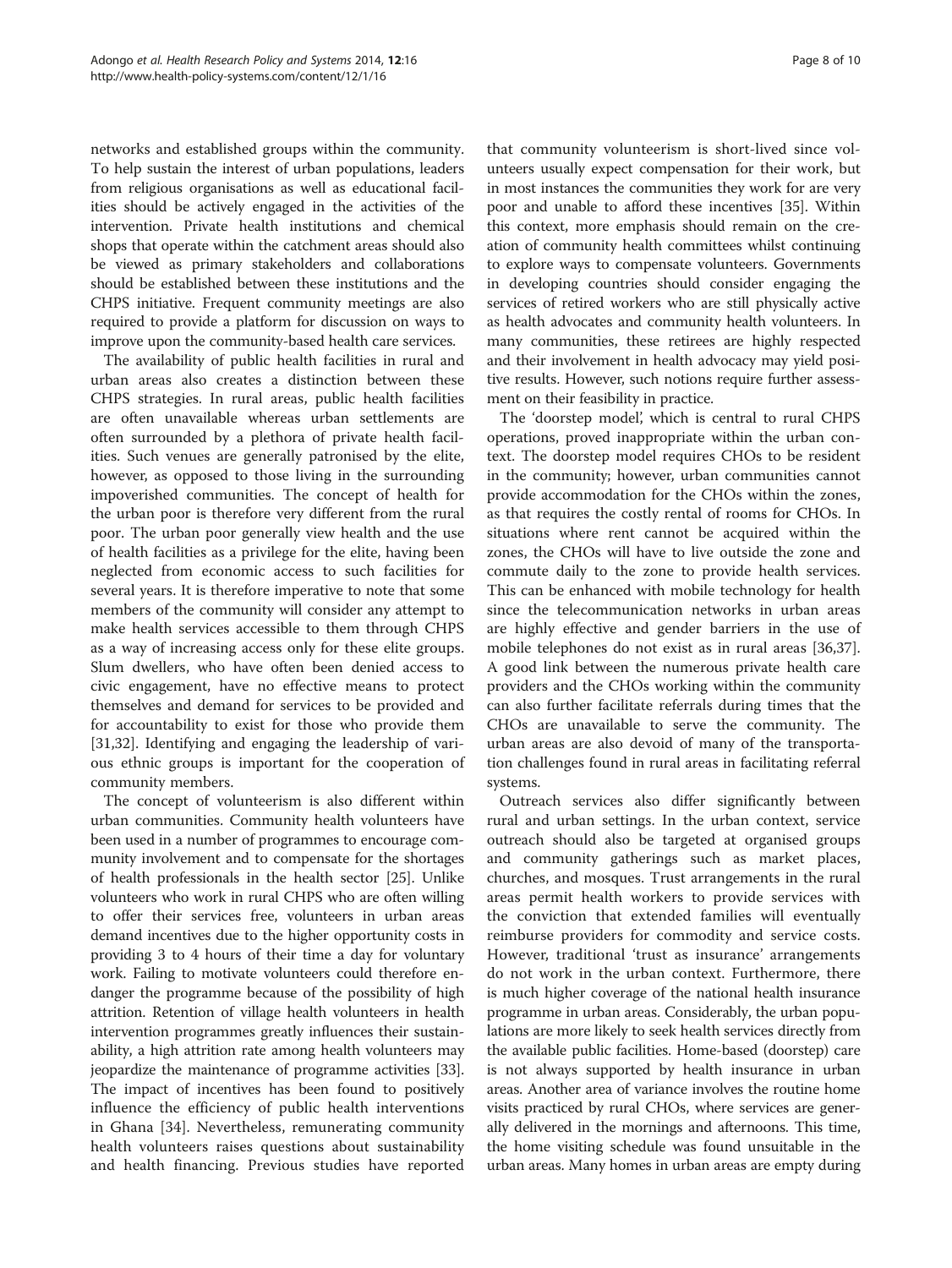<span id="page-8-0"></span>these hours due to more of the population participating in the workforce. Therefore, night and weekend home visiting schedules had to be introduced to ensure better coverage.

Rural and urban poor families differ significantly in terms of headship and decision-making. Whereas a typical rural family is patriarchal, with men serving as the heads and main decision makers, urban families in informal settlements are more dominated by women. These differences reflect the life style of rural/urban culture and concepts of family planning. Family planning services is fundamental in the rural CHPS as a strategy to reduce fertility. Involving men in family planning is crucial to success as men usually make critical family decisions including those related to reproductive health in rural areas. Volunteers can play an essential role in rural areas by developing male mobilization strategies towards participation in family planning. However, individual men in urban areas are more accepting of family planning obviating the need for group outreach. Hence, volunteer outreach to male social networks does not prove as effective in the urban context.

The burden of disease also differs considerably within the rural and urban context. The rural disease burden for children is dominated by malaria, acute respiratory tract infections, and diarrheal diseases, with high prevalence during the rainy season. In contrast, the overlap between the rainy and dry season in urban areas make these conditions prevalent throughout the year. Therefore, disease-specific and seasonality based approaches found in rural areas are inappropriate in the urban context. Prevention of sexually transmitted infections and adolescent health are two key areas of concern in urban areas because of widespread commercial sex practices. As noted, environmental hazards are more widespread in urban areas, with children more prone to experience trauma, injuries, and endangerment from natural disasters. The demographic characteristics of the urban residents are characteristically different from the rural settings. The urban population is made up of mainly adolescents, re-enforcing the need for access to adolescent friendly health services in urban settings. It has been estimated that as many as 60% of all urban dwellers will be under the age of eighteen by the year 2030 [\[38\]](#page-9-0).

The training of rural nurses during their re-orientation exercises are generally focused on the integrated management of childhood illness and family planning in rural areas. Working knowledge on midwifery is also required because of the sometimes non-availability of health facilities in rural areas and the high prevalence of home deliveries. However, urban nurses should focus more on adolescent and adult health needs, chronic diseases, and sanitation. There should also be a greater emphasis on inservice training due to the breadth of competencies required in working with this disease diverse population. Midwifery is also of less importance for urban nurses due to the greater likelihood for facility-based deliveries.

#### **Conclusions**

Although the current CHPS model proved effective in promoting rural health, this model cannot be transferred directly to urban settings due to many contextual differences that exist in these environments. The policy must therefore endure a careful review process aimed at catering for and adopting the model based on the complexities of the urban environment. This should involve acquiring from the rural strategies all that is suitable for the urban setting and also considering the need for modifications for urban-specific issues. Based on these findings, a new urban-focused policy should be developed aiming at better addressing the challenges identified that will allow the effective utilization of resources inherent in the urban environment for the implementation of CHPS.

#### Abbreviations

CH: Health Committee; CHC: Community Health Compound; CHO: Community Health Officer; CHPS: Community-Based Health Planning and Services; GHS: Ghana Health Service.

#### Competing interests

The authors declare that they have no competing interests.

#### Authors' contributions

PBA, JFP, MA, DAA, MA, MS, and AUN conceived the design; PTNT and FNB took part in data collection and analysis; PBA, JFP, MS, MA, PTNT, and AUN wrote the manuscript. All authors read and approved the final manuscript.

#### Acknowledgements

The study was supported by the African Health Initiative of the Doris Dukes Charitable Foundation and Comic Relief, UK. The authors are also grateful to the GEHIP team members at the Ghana Health Services, Dr John Koku Awornoor-Williams, Dr Frank Nyonator, and all the CHOs working on the urban CHPS programme in Ga East.

#### Author details

<sup>1</sup>School of Public Health, University of Ghana, P O Box LG 13, Legon, Accra, Ghana. <sup>2</sup>Mailman School of Public Health, Columbia University, 60 Haven Avenue, B-2, New York, NY 10032, USA. <sup>3</sup>Ghana Health Service, Ga East Municipal Health Directorate, P O Box AK 80, Accra, Ghana. <sup>4</sup>University of Health and Allied Sciences, P O Box PMB 31, Ho, Ghana.

#### Received: 29 December 2013 Accepted: 20 March 2014 Published: 1 April 2014

#### References

- 1. United Nations Urban Settlements Program: Financing Urban Shelter: Global Report on Human Settlements. US & UK: Earthscan; 2005.
- 2. UNFPA: Urbanization: A Majority in Cities; 2013. [http://www.unfpa.org/pds/](http://www.unfpa.org/pds/urbanization.htm) [urbanization.htm.](http://www.unfpa.org/pds/urbanization.htm)
- 3. Kessides C: The Urban Transition in Sub-Saharan Africa: Implications for Economic Growth and Poverty Reduction, The World Bank Africa Working Paper Series No. 97.; 2005.<http://www.worldbank.org/afr/wps/wp97.pdf>.
- 4. UN: United Nations Expert Group Meeting on Population Distribution, Urbanization, Internal Migration, and Development. New York: UN; 2008.
- 5. Stren RE, White RR: African Cities in Crisis: Managing Rapid Urban Growth. Boulder, San Francisco, and New York: West View Press; 1989.
- 6. Songsore J, Mcgranahan G: Environment, wealth and health: towards an analysis of intra-urban differential within Greater Accra metropolis. Environ Urban 1993, 5(2):10–34.